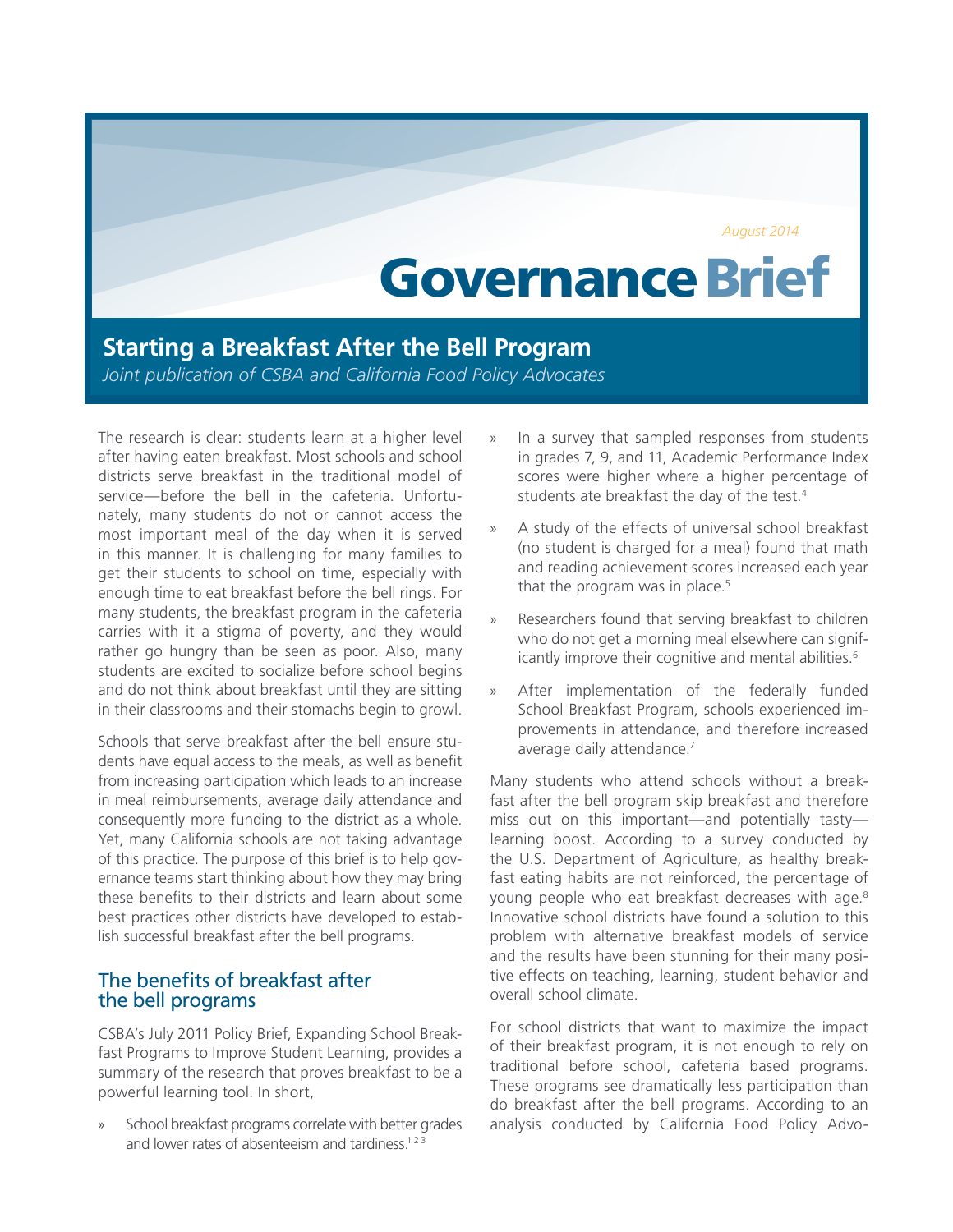cates in 2012, In California, school breakfast programs reach only 35% of students from low-income families.<sup>9</sup> Districts can increase their participation rates in breakfast by serving the most important meal of the day after the bell rings and to all students.

## Which districts make a good fit for breakfast after the bell?

Breakfast after the bell is an especially good option for districts or individual schools with large numbers of students who are eligible for free and reduced priced meals. It is possible for districts to implement breakfast after the bell districtwide or on a school-byschool basis, should there be a large discrepancy in the number of students from low-income families throughout the district. Economies of scale make it possible for districts with high counts of students eligible for free and reduced-price lunch to offer the breakfast meal at no cost to *all* students on campus. Under this model, extra accounting is unnecessary and there is no stigma attached to who pays for breakfast and who does not.

While breakfast after the bell is most economically expedient for districts with a large population of student who receive free and reduced-price lunch, breakfast is a great learning tool for all students. The correlation between eating breakfast and student attendance and achievement make breakfast after the bell a worthwhile educational investment. As is well known, many teachers, schools, and school districts request food to be brought into the classroom during testing to help improve test scores, so why limit it to just during the testing schedule and not provide it all year round?

#### Types of breakfast after the bell models of service

Several models of breakfast after the bell programs have proven successful in schools:

**Breakfast in the classroom:** This is a popular choice for elementary schools. Students eat breakfast during the first 10 to 15 minutes of the school day—after the bell, in the classroom. Teachers often use this time for administrative tasks, taking role, reading and math assignments, teaching about nutrition and healthy eating, or simply to get right into the first lesson. The cafeteria staff packs nutritious, yet easy-to-manage breakfast meals into sturdy insulated bags on wheels that look a lot like something that could be easily rolled to a picnic in the park.

**Grab and go:** Grab and go breakfast programs typically have students pick up prepackaged breakfast meals first thing in the morning from carts on or around the school campus. Students can then eat breakfast anywhere on campus or take it to their classrooms. Schools set up grab and go stations in locations other than cafeterias, such as the bus stop, campus entrance, high trafficked hallways or in front of classrooms.

**Second chance breakfast:** Some districts have found success with serving a second chance breakfast during a nutrition break between first and second period or in the mid-morning by setting up breakfast carts around the school. This program is especially beneficial for students who do not typically feel hungry early in the morning (generally high school students), but get uncomfortable when having to wait until lunchtime to eat.

Of all the breakfast after the bell models of service, breakfast in the classroom is the gold standard in terms of its ability to increase participation and ensure all students have equal access to the meal. After the school day officially begins, time is designated for students to eat breakfast in the classroom. Most schools that run breakfast in the classroom delegate most of the responsibility of running the program to the students. A few students from each classroom pick up the meals in the morning from the cafeteria, deliver them to their classrooms, and pass them out to their classmates. This not only ensures each student has access to the breakfast meal but teaches students responsibility, sharing, and dining etiquette. Students are in charge of cleaning up after themselves and transporting leftovers and trash to the appropriate places. In school districts across the nation that have employed the breakfast in the classroom model of service, students embrace these responsibilities and take them seriously.

Because of the tremendous effects eating a healthy breakfast has for learning, State Superintendent of Public Instruction Tom Torlakson has declared that time allocated for breakfast counts for instructional time (http://bit.ly/UYAxIX).

## Universal Feeding and Provision 2

Most schools or districts that implement an after the bell model of service do so by providing all breakfast meals at no charge to the students through the federal Universal Feeding Program. When schools have a large majority of students eligible for free or reduced-priced meals, the few dollars they take in from the paid students aren't worth the effort in human resources and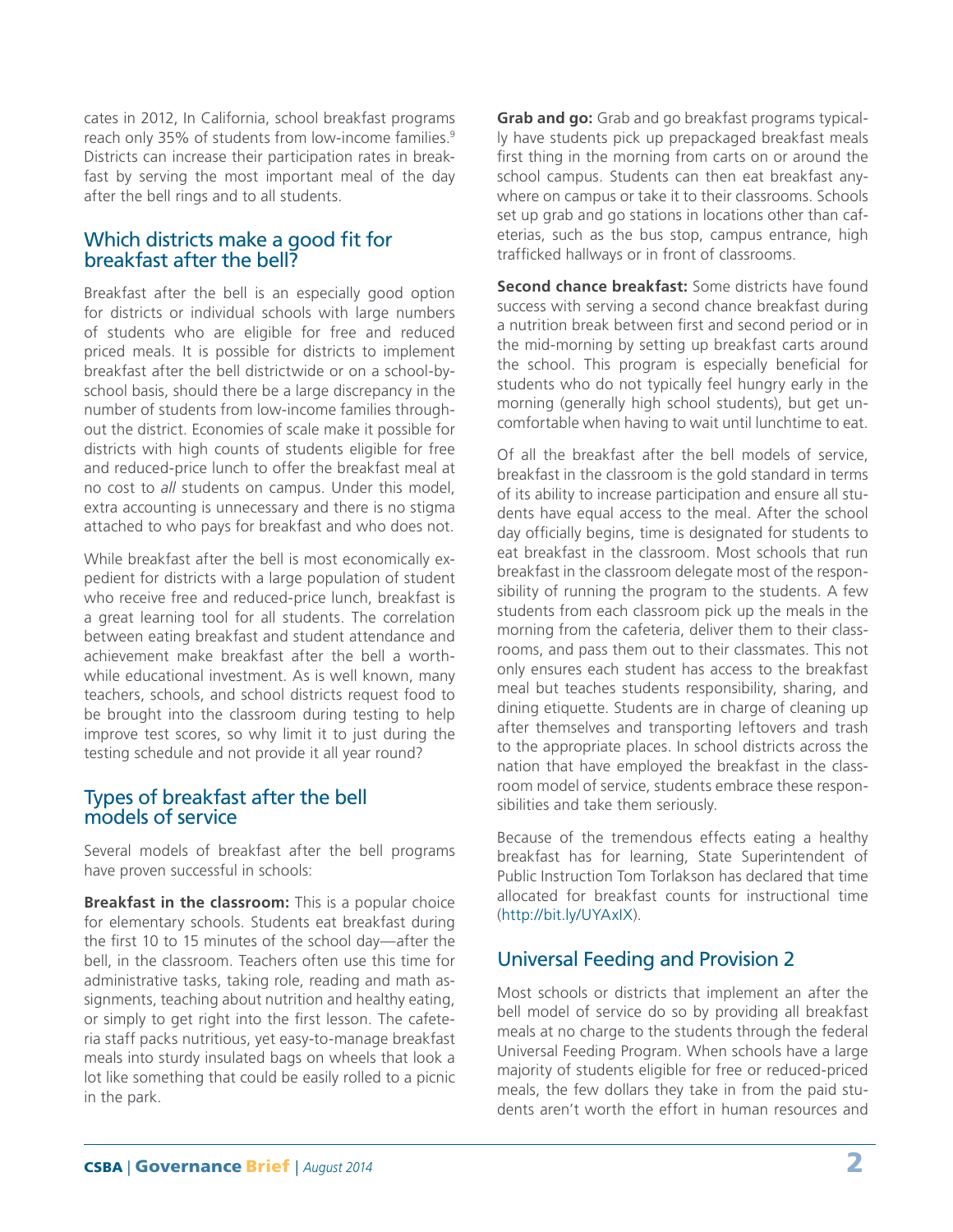paperwork and so they just write off those few meals. There is also an option known as Provision 2, which is a federal provision within the School Meals Programs that helps reduce the paperwork and simplify the logistics of operating the school meals programs. Any school that participates in the National School Lunch Program or the School Breakfast Program may opt for Provision 2. Provision 2 schools do not have to collect and process school meal applications, keep track of meal categories, or conduct verifications for at least three out of every four years. Schools that opt for Provision 2 serve meals to all students at no charge. Provision 2 schools pay the difference between the cost of serving meals at no charge to all students and the federal reimbursement. The significant administrative savings of Provision 2 helps offset the cost differential. For more information, check with the district's nutrition/food service director.

## Case studies of finding a breakfast champion

Like many ambitious new initiatives, finding a champion who is willing to put in the extra work to get breakfast after the bell up and running is important. This person could be a food service director, other district administrator, principal, teacher, board member, parent, or student, depending on the culture of the district. Following are a few examples of such champions:

**Nutrition Services Director:** Dr. Robert Lewis, nutrition services director at El Monte City School District, takes great pride in his award-winning nutritional services programs. El Monte adheres to the strict standards of the Alliance for a Healthier Generation and has been recognized by prominent political figures, such as former President Bill Clinton and First Lady Michelle Obama. Robert also knows his customers. Approximately 88% of the students at El Monte City School District are eligible for free or reduced-priced meals. The families of this district needed help and Dr. Lewis, his staff, and his administration stepped up to the challenge. They knew that their students needed to have access to the school breakfast meal and they came together to do what was best for their students. It's not only important to provide the access but one also needs to pay close attention to serving food that is appealing to students. Dr. Lewis regularly includes student input in crafting his menus by polling students and even taking student representatives to food services exhibitions.

Dr. Lewis' reputation of excellence and doing what is best for the students of the district came in handy when breakfast after the bell was proposed in the district. Even though breakfast in the classroom was outside some El Monte Elementary teachers' comfort zone, they were willing to give it a try because they trusted that Robert would be thoughtful about the program's implementation. "No syrup!" Dr. Lewis had promised. He has made good on this promise and still managed to pull off pancakes, which is a student favorite. He found pancakes with the syrup baked-in, and they passed the student taste test. Dr. Lewis also includes an extra breakfast entree for his teachers in the breakfast carts so that they can partake in the meal. Now students and teachers can break bread together in an environment that is safe, nurturing and provides the nutrition students need to thrive and become successful adults.

**Director of Food Service:** In Mountain View School District, Director of Food Service Susan Delgado, along with the Director of Curriculum Dr. Peter Knapik and their Superintendent Dr. Lillian Maldonado French, realized their students weren't eating breakfast in the morning. They brought the idea of breakfast in the classroom to their principals and had some pushback from teachers. They applied for a grant to help implement an after the bell model of service and came together to brainstorm. They realized that many of their schools have multiple entrances. If they closed off some of the entrances and put a breakfast cart at the open ones, all students would have the option to take a breakfast on their way in. The principals and teachers agreed, and ultimately helped roll out the program. Now students at each school walk in through an entrance passing a breakfast cart where they can grab a meal and go to the patio or courtyard to eat with their friends and teachers. Shortly after, the teachers lead the students to their classes. This model of service has proven to increase participation from 19% to 88% in one school and 46% to 75% in another. Mountain View School District has rolled out the breakfast program in all of its schools and are now seeing students arrive to school on time and be more prepared and alert for their morning lessons.

**Principal:** Nancy Bloom has been the principal of the high performing Montclair Elementary School in Oakland Unified School District for several years. Walking across the playground next to her feels like walking next to a superstar, as students excitedly wave to her and greet her. When the Oakland Unified School District nutrition services director asked Bloom if she would consider piloting a breakfast in the classroom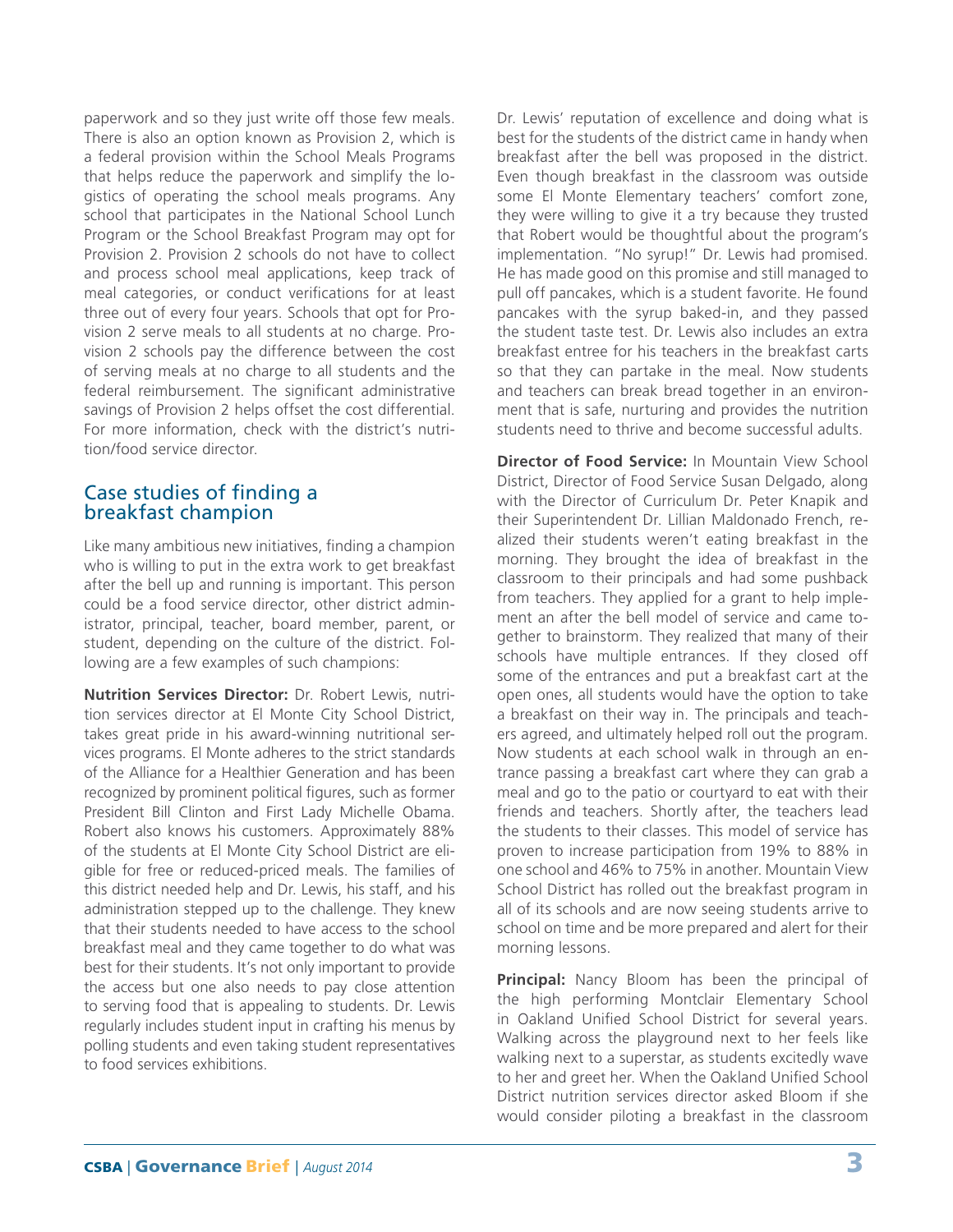program she jumped at the opportunity. "The evidence is overwhelming," said Bloom. "If children eat breakfast in the morning they are more ready to learn. This makes our nutrition services team not just an important part of our community for the services they provide, but we should also view them as partners for learning."

Despite the clear-cut research, many teachers at Montclair Elementary School were resistant to the idea of breakfast in the classroom because they were worried it would take time away from instruction and create a mess. Bloom pushed her teachers to give the program a try and thought creatively with them about how to alleviate some of their worries. For example, the kindergarten classes do not actually eat in the classroom, but instead go to the multi-purpose room after the bell has rung. Bloom looks forward to continuing the program's success and plans to speak to other principals of Oakland Unified about bringing the program to their schools.

**Board Member:** Jody London was elected to the Oakland Unified School District school board in 2009. When parents approached her about revamping the district's nutrition program she thought it a good idea to meet with the district superintendent and Jennifer Le Barre, the district's nutrition services director. Le Barre had many innovative ideas for improving food quality and implementing strategies to support student learning and was excited to have an advocate for change on the board.

But London, Le Barre, and the Oakland Unified parents did not just stop at improving the nutrition services program. It became clear that in order to make further improvements to the nutrition services program, they would need to significantly enhance the capacity of Oakland Unified's facilities. Oakland voters overwhelmingly approved a \$475 million bond with over 84% of the vote. Renovating district kitchens and building a 1.5 acre urban farm to grow produce were important selling points of the bond measure and were thought to resonate with voters.

## Role of the governing board

Districts and county offices of education have a responsibility to ensure that all students have the opportunity to learn in a healthy environment. The governing board, working closely with the superintendent, can promote an environment where students are well nourished and ready to achieve academically. The board can do this through each of its major responsibilities:

- 1. **Setting direction for the community's schools:** As the board establishes a long-term vision, goals and priorities, it should consider the potential positive impacts that implementing breakfast after the bell could have in providing a school environment where students are well nourished and therefore more likely to attend class, be engaged, learn and achieve academically.
- 2. **Establishing an effective structure for the district/COE through policy and other decisions:** It is recommended that the board adopt policies that address nutrition and school breakfast. CSBA provides a sample board policy and administrative regulation, BP/AR 3550 – Food Service/Child Nutrition Program, which address the School Breakfast Program, National School Lunch Program, and other federally reimbursable meal programs. Other policies and administrative regulations address related concepts and should be aligned, such as BP/AR 3553 – Free and Reduced Price Meals, BP 5030 – Student Wellness, BP/AR 3552 - Summer Meal Program and BP/AR 3554 – Other Food Sales.
- 3. **Ensuring that the budget is aligned with district goals and priorities:** Decisions about providing school breakfast programs should include a consideration of the fiscal impact, including costs as well as benefits arising from increased student attendance and learning. Visit this site to determine if your school district is missing out on the fiscal benefits of an after the bell breakfast program: http://bit.ly/UYB2m6
- 4. **Providing support to the superintendent and staff as they carry out the board's direction:** When the policies that impact food service are aligned and adopted, it is important that staff appropriately implement the policies to ensure that the goals and strategies identified by the board for increasing student participation in the school breakfast and lunch programs are put into place. The superintendent and staff should develop procedures and plans for implementing the programs based on the needs of each school site, including the capacity of school facilities and the grade levels of the students at the site. The board can support these efforts by continually demonstrating its commitment to student health, upholding its adopted policies, asking for updates from the superintendent or nutrition services director, and ensuring that budget and other board decisions support the agreed-upon goals for student nutrition.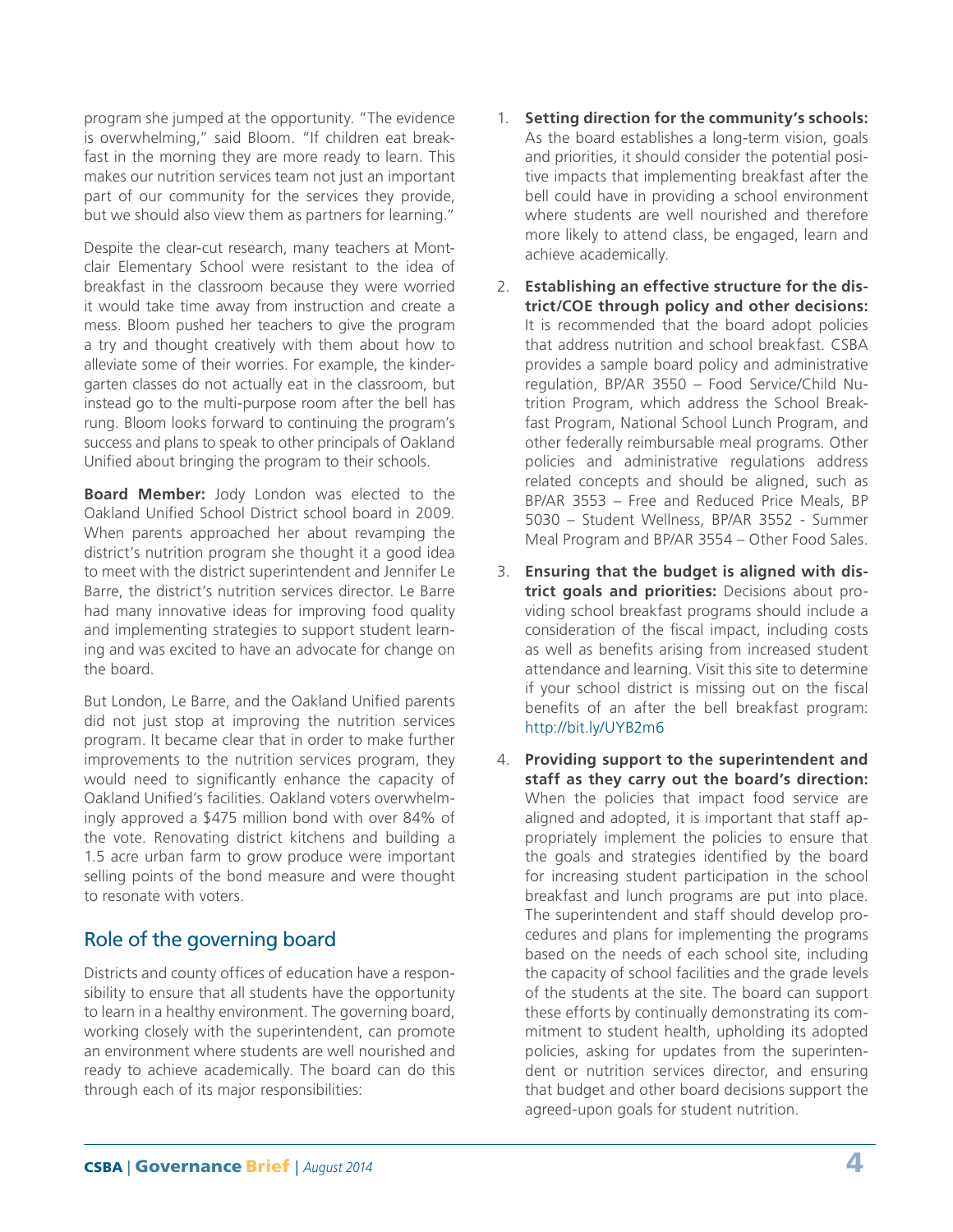- 5. **Ensuring accountability to the public:** The board has a responsibility to monitor and evaluate the effectiveness of efforts to improve student nutrition and to increase participation in school meals programs. The board and superintendent should agree on the data that will be collected (e.g., student participation in breakfast after the bell programs and other breakfast programs, percentage of students eligible for free and reduced-price meals being served by the programs, fiscal impact of participation in federal school meals programs, compliance with federal and state nutritional standards, linkages between student achievement data and meal program participation) and how often such data will be reported to the board. The data should be used to recommend policy revisions, if necessary, and may be linked to goals and actions in a district's Local Control and Accountability Plan.
- 6. **Acting as a community leader:** The governance team should work with parents, staff, communitybased organizations (e.g. food banks), local health agencies and health care providers, and other stakeholders in efforts that promote a culture of wellness for all students. Such stakeholders might be involved in developing goals, policies or specific strategies related to nutrition and to the breakfast after the bell program.

## How can districts start a breakfast after the bell program?

There are a few initial steps that can be taken to determine if a breakfast after the bell program is right for the district.

- 1. Ask for a report from the superintendent or food and nutrition services director on the current rate of participation in the breakfast program as well as the rate of students eligible for free and reducedprice meals to determine if an after the bell model of service would be a benefit.
- 2. Use a spreadsheet and plug in the number of FRP students, food costs, labor costs, etc. to help determine if this is a good move for the district.
- 3. If this appears to be a viable option for the district, garner additional support by asking to place the issue on a board meeting agenda and ask the superintendent to meet with the nutrition service director to discuss next steps. The superintendent and nutrition service director can contact principals who might be interested in starting a program (especially principals of schools with a high number of FRP students).
- 4. Consider what new equipment might be needed to start a breakfast after the bell program. The good news is that there are agencies and organizations that provide grants specifically for school breakfast expansion. The California Department of Education gives about \$1.1 million to schools each year (around March) for this very purpose. Other organizations can also help support the expansion of school breakfast.
- 5. Gather more information. Information on breakfast programs is available from Breakfast First (www.BreakfastFirst.org), California Food Policy Advocates (www.cfpa.net ) and other organizations. For talking points, breakfast resources, spreadsheets, training materials, information on grants, etc., contact Nicola Edwards at Nicola@cfpa.net

There is truth in the old adage that breakfast is the most important meal of the day. Not only do districts that serve breakfast after the bell help their students get their days off to a good start, but they increase their district's ADA and raise student achievement. Board members can be an important part of starting the conversation on the feasibility of breakfast after the bell in the district.